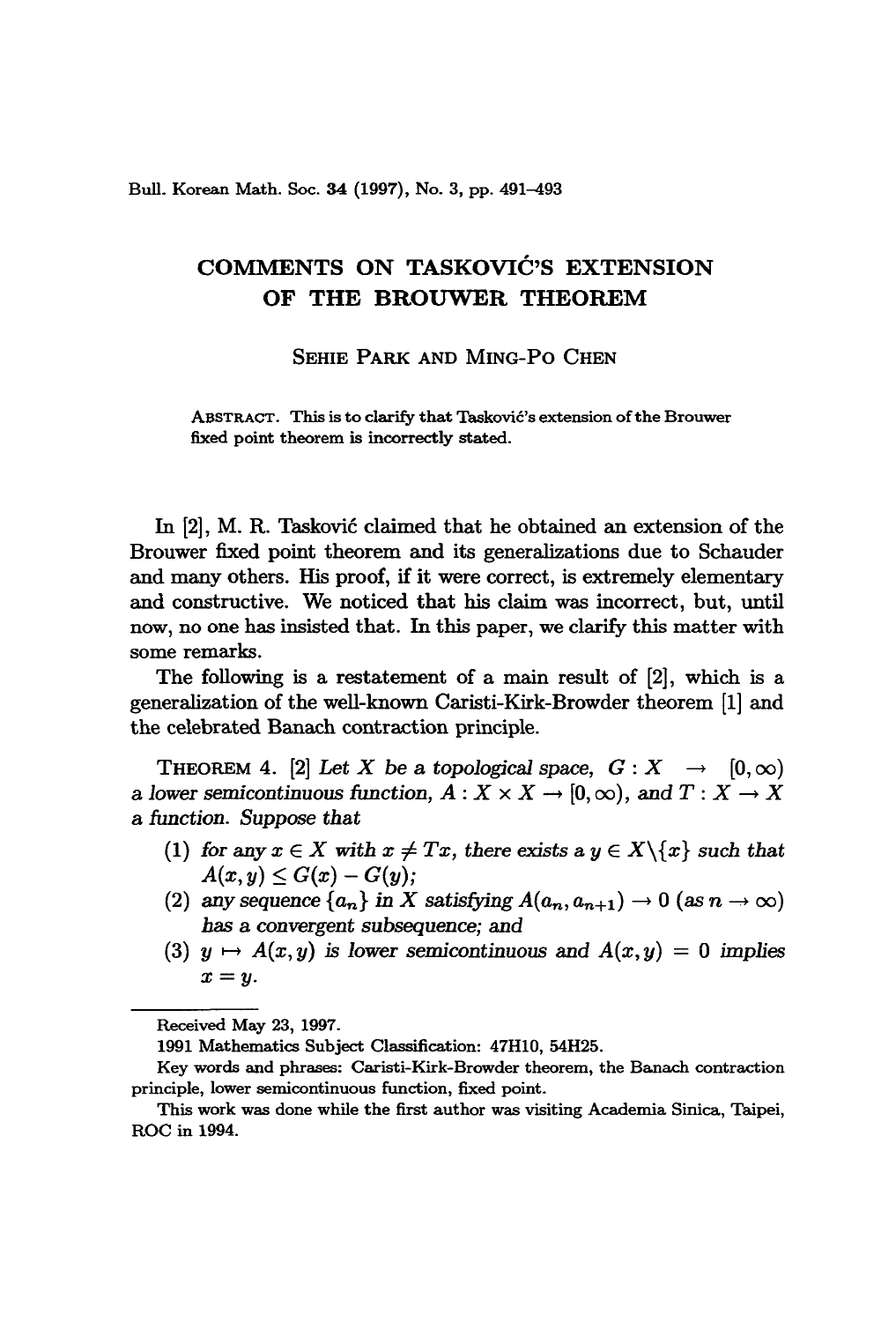*Then* T *has* a *fixed point.*

In [2], it is claimed that Theorem 4 extends the well-known fixed point theorems of Brouwer, Schauder, and many others in view of the following:

LEMMA 2. [2] Let  $(X, \rho)$  be a metric space. If C is a metric convex *set* in X and  $T: C \to C$ , *then there exists* a *lower semicontinuous function*  $G: C \rightarrow [0,\infty)$  *satisfying condition* (1) of *Theorem* 4 *for*  $\rho=A$ .

We claim that Lemma 2 is false with the following reasons:

1. In the proof of Lemma 2, Taskovic defined

$$
G(x)=\left\{\begin{array}{ll} 3\rho[a,x] \qquad \textrm{ for}\quad x\in C\backslash\{a\} \\ 3\rho[Ta,x] \qquad \textrm{ for}\quad x=a. \end{array}\right.
$$

However, G is not lower semicontinuous in general. In fact, consider a sequence  $\{x_n\}$  in C such that  $x_n \to a$  and  $x_n \neq a$ . Then  $G(x_n) = a$ a sequence  $\{x_n\}$  in *C* such that  $x_n \to a$  and  $x_n \neq a$ .<br>  $3\rho[a, x_n] \to 0$ , but  $G(a) = 3\rho[Ta, a] \neq 0$  by assumption.

2. If Lemma 2 were true, then any (not necessarily continuous) selfmap T of a closed convex subset of a Banach space would have a fixed point. (This is clearly false.) In fact, suppose that  $T$  has no fixed point. Then, by Lemma 2, for any  $x \in C$ , there exists an  $f(x) := y \in C \backslash \{x\}$ satisfying  $||x - f(x)|| \le G(x) - G(f(x))$ . Then by the Caristi-Kirk-Browder theorem or Theorem 4,  $f$  has a fixed point, a contradiction. This implies the existence of a fixed point of T.

This is why Taskovic claimed that his Theorem 4 is an extension of the Brouwer fixed point theorem and many of its generalizations due to Schauder and many others.

Finally, note that there have appeared many generalizations of the Caristi-Kirk-Browder theorem which are similar to Theorems 1-4 of [2].